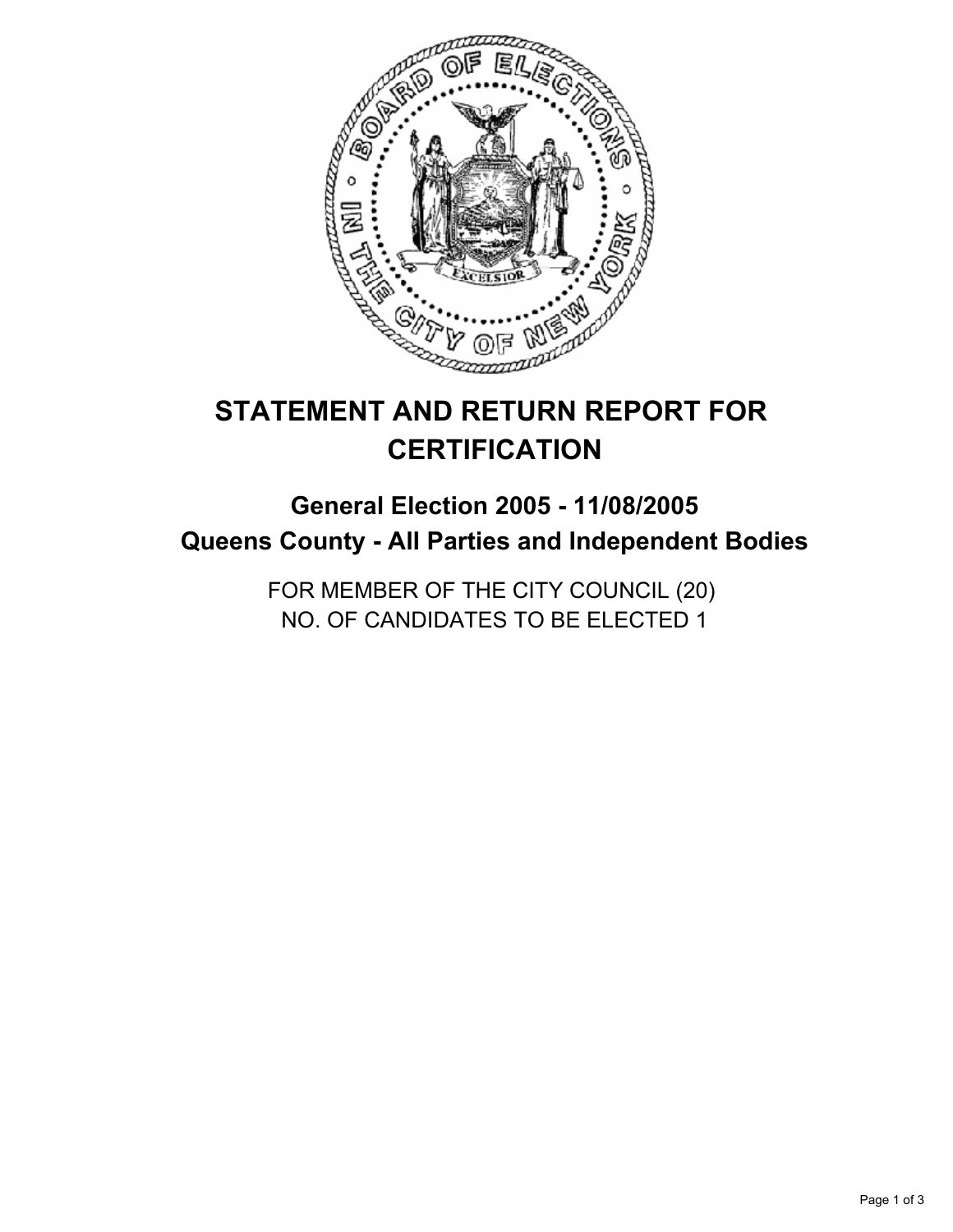

## **ASSEMBLY DISTRICT 22**

| <b>PUBLIC COUNTER</b>                | 12,584 |
|--------------------------------------|--------|
| <b>EMERGENCY</b>                     | 11     |
| ABSENTEE/MILITARY                    | 247    |
| AFFIDAVIT                            | 121    |
| <b>TOTAL BALLOTS</b>                 | 12,963 |
| JOHN C LIU (DEMOCRATIC)              | 6,490  |
| JOHN C LIU (INDEPENDENCE)            | 366    |
| RAQUEL LACOMBA WALKER (CONSERVATIVE) | 1,124  |
| JOHN C LIU (WORKING FAMILIES)        | 284    |
| <b>TOTAL VOTES</b>                   | 8,264  |
| <b>UNRECORDED</b>                    | 4,699  |

## **ASSEMBLY DISTRICT 24**

| PUBLIC COUNTER                       | 1,372 |  |
|--------------------------------------|-------|--|
| <b>EMERGENCY</b>                     | 11    |  |
| ABSENTEE/MILITARY                    | 17    |  |
| AFFIDAVIT                            | 3     |  |
| <b>TOTAL BALLOTS</b>                 | 1,403 |  |
| JOHN C LIU (DEMOCRATIC)              | 620   |  |
| JOHN C LIU (INDEPENDENCE)            | 47    |  |
| RAQUEL LACOMBA WALKER (CONSERVATIVE) | 125   |  |
| JOHN C LIU (WORKING FAMILIES)        | 50    |  |
| <b>TOTAL VOTES</b>                   | 842   |  |
| <b>UNRECORDED</b>                    | 561   |  |

#### **ASSEMBLY DISTRICT 25**

| <b>PUBLIC COUNTER</b>                | 2,320 |
|--------------------------------------|-------|
| <b>EMERGENCY</b>                     |       |
| ABSENTEE/MILITARY                    | 31    |
| <b>AFFIDAVIT</b>                     | 33    |
| <b>TOTAL BALLOTS</b>                 | 2,384 |
| JOHN C LIU (DEMOCRATIC)              | 983   |
| JOHN C LIU (INDEPENDENCE)            | 77    |
| RAQUEL LACOMBA WALKER (CONSERVATIVE) | 266   |
| JOHN C LIU (WORKING FAMILIES)        | 44    |
| <b>TOTAL VOTES</b>                   | 1,370 |
| <b>UNRECORDED</b>                    | 1.014 |

#### **ASSEMBLY DISTRICT 26**

| <b>PUBLIC COUNTER</b>                | 2,760 |
|--------------------------------------|-------|
| <b>EMERGENCY</b>                     | 0     |
| ABSENTEE/MILITARY                    | 97    |
| AFFIDAVIT                            | 20    |
| <b>TOTAL BALLOTS</b>                 | 2,877 |
| JOHN C LIU (DEMOCRATIC)              | 1,502 |
| JOHN C LIU (INDEPENDENCE)            | 85    |
| RAQUEL LACOMBA WALKER (CONSERVATIVE) | 201   |
| JOHN C LIU (WORKING FAMILIES)        | 62    |
| <b>TOTAL VOTES</b>                   | 1,850 |
| <b>UNRECORDED</b>                    | 1.027 |